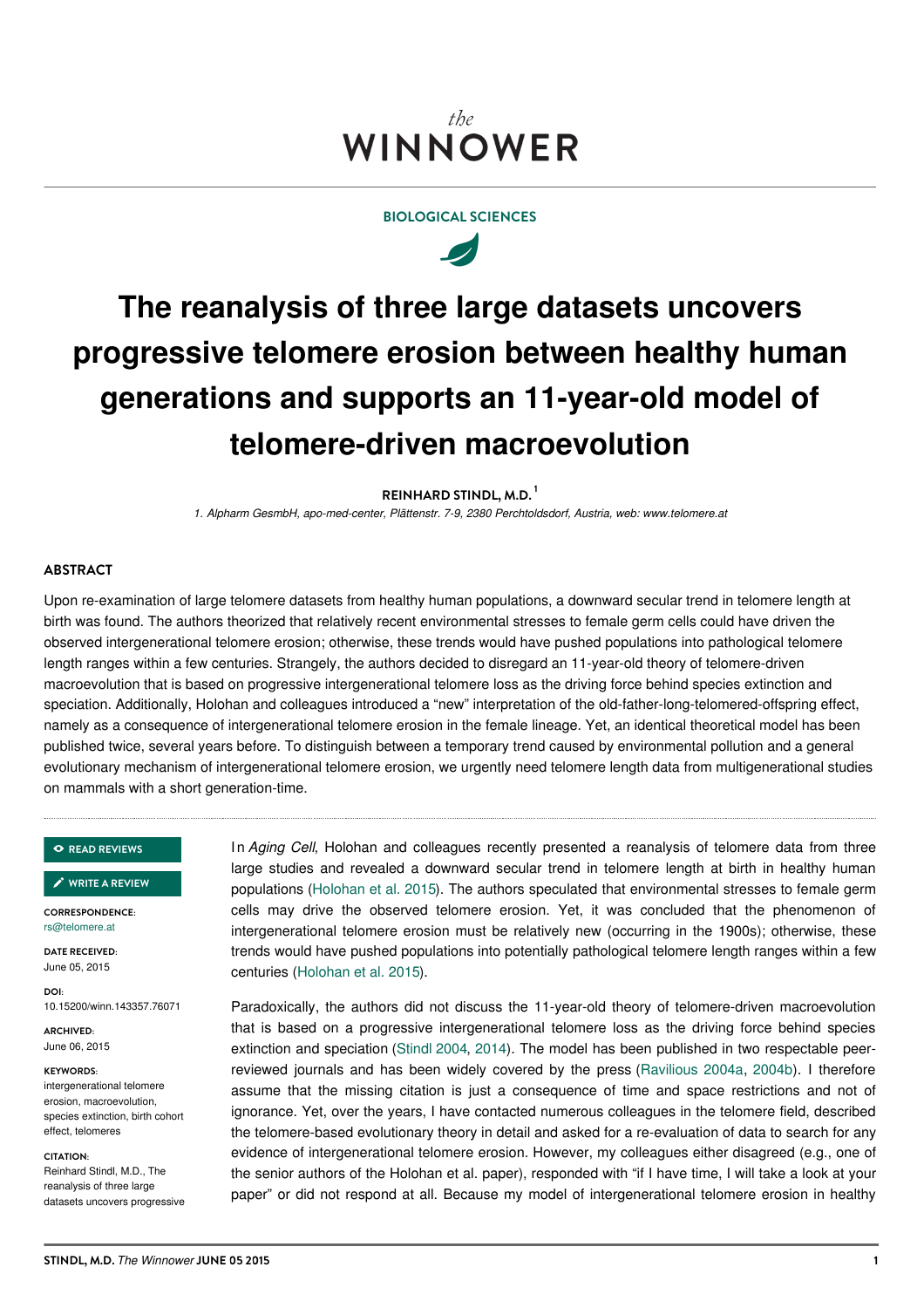

telomere erosion between healthy human generations and supports an 11-year-old model of telomere-driven macroevolution, *The Winnower* 2:e143357.76071 , 2015 , DOI: [10.15200/winn.143357.76071](https://dx.doi.org/10.15200/winn.143357.76071)

© Stindl, M.D. This article is distributed under the terms of the Creative Commons Attribution 4.0 [International](https://creativecommons.org/licenses/by/4.0/) License, which permits unrestricted use, distribution, and redistribution in any medium, provided that the

original author and source are credited.  $\odot$  $\epsilon$ 

human populations (Stindl 2004, 2014) has not been widely accepted in the scientific community for more than a decade, I am very excited now to see a change in this trend.

Holohan and colleagues also presented a "new" interpretation of the well-known phenomenon of older fathers having long-telomered offspring (=FAB effect, positive association between a father's age at the birth of his offspring and the offspring's leukocyte telomere length) (Unryn, Cook, and Riabowol 2005, De Meyer et al. 2007, Kimura et al. 2008). To date, the only accepted explanations for the FABeffect have been that telomeres increase in length (De Meyer et al. 2007) and sperm cells with longer telomeres are preferentially selected in older men (Kimura et al. 2008). Although, in the pioneering paper of Unryn et al. (Unryn, Cook, and Riabowol 2005), the authors already wisely predicted that "to eliminate the possibility of unforeseen birth cohort effects, telomere length variation through multiple generations will need to be examined." Ten years later, Holohan and colleagues write, "we initially hypothesized that the FAB effect and the observed increase in sperm TL in older men may have been a marker for such a secular trend in initial telomere length, as both observations could have resulted from a decrease in initial telomere length over time" (Holohan et al. 2015). However, no reference is given (e.g., to Unryn et al.), and I could not find any other paper by the authors claiming that the fatherage-at-birth-effect is actually a consequence of intergenerational telomere shortening. Moreover, I proposed a theoretical model in 2011 entitled 'Old fathers and long-telomered offspring: elongation of telomeres in the testes of older men versus transgenerational erosion of germline telomeres'. The paper included a figure, which illustrated my claim of stable testis telomeres and intergenerational telomere erosion in the female germline (Figure 1) (Stindl 2011).

To highlight how unthinkable the idea of intergenerational telomere erosion in healthy females was during that time: five "western" journals rejected the publication of the theory and I finally submitted it to the University of Tehran, supposedly the axis of evil (G. W. Bush), but surprisingly the last resort of free thought. This Iranian peer-reviewed journal later became part of Elsevier, but articles have not been listed in PubMed Central. Thus, I republished the figure (and an advanced version of my evolutionary theory) in early 2014 in the respectable journal *Naturwissenschaften* (Stindl 2014) and sent the manuscript and an extra image file of the figure to many of my colleagues in the telomere field (e.g., one of the senior authors of the Holohan et al. paper). Figure 1 is a reproduction from these previous publications (Stindl 2011, 2014) and includes the original figure legend from 2011. It summarizes my predictions based on an analysis of the available telomere data during that time, namely that transgenerational telomere erosion in the female germline causes a birth cohort effect, which has been falsely described as an ageing effect of older fathers, and that telomerase stabilizes (not lengthens) sperm cell telomeres during a male's lifetime (Figure 1) (Stindl 2011, 2014). This theoretical model seemed to have passed the usual four stages of acceptance (Haldane 1963) within just 4 years: i) this is worthless nonsense, ii) this is an interesting, but perverse point of view, iii) this is true, but quite unimportant, iv) I always said so.

One of the reasons why Holohan and colleagues might have decided not to cite an evolutionary theory based on intergenerational telomere erosion could have been that they thought current evolutionary models were sound and did not need a rethink. Yet, the title of the recent Nature paper 'Does evolutionary theory need a rethink?' suggests otherwise (Laland et al. 2014). Accordingly, intergenerational telomere erosion in healthy populations (Stindl 2004) could provide the basis for a fundamental rethink and could finally revive the old European mainstream model of saltatory evolution of nonadaptive characters, which might better fit the archaeological and molecular findings (Stindl 2014).

To distinguish between a temporary trend caused by environmental pollution(Holohan et al. 2015) and a general evolutionary mechanism of intergenerational telomere erosion (Stindl 2004, 2011, 2014), we urgently need reliable telomere length data from multigenerational studies on mammals with a short generation-time (e.g., short-telomered wild mice under controlled environmental conditions). Because the implications of this alternative evolutionary model are groundbreaking, I am confident that young and open-minded colleagues can be motivated to perform the long-awaited experiments.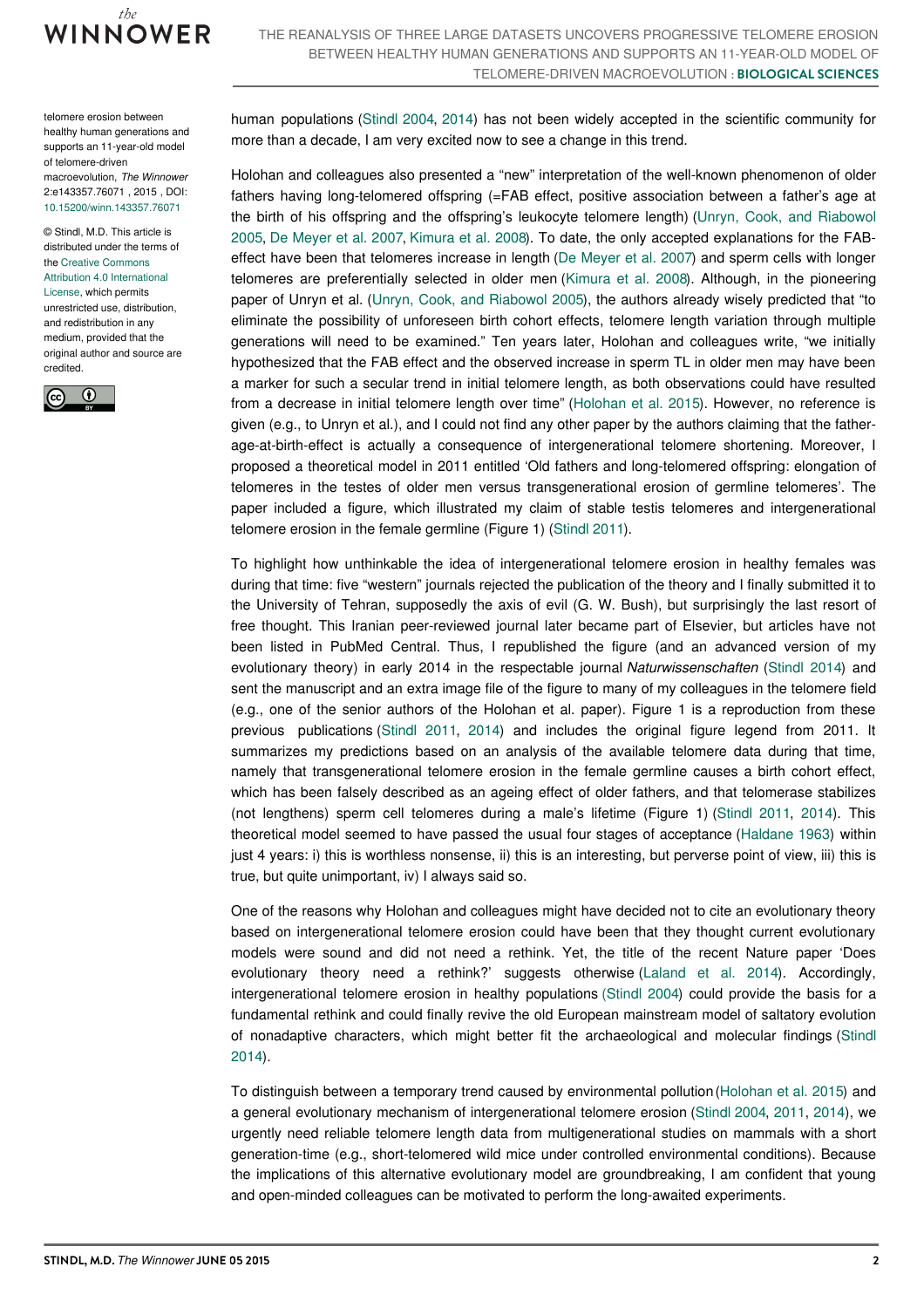



## Figure 1. Figure and figure legend reprinted from (Stindl 2011) and published in (Stindl 2014):

Proposed model of germline telomere length dynamics in both sexes during reproductive ages and over several human generations. The crossing points of the two solid lines represent the start of the next generation and the fact that germ cells of a newborn contain a mixture of maternal and paternal chromosomes. For simplification of the graph the following assumptions are made: 1) all founder individuals (generation 0, not shown) have equal germ cell telomere lengths at birth 2) all females reproduce at the same age with males of the same generation 3) in females the telomere lengths of ovulating eggs are shown and the starting points of each female generation correspond to puberty (Menarche) 4) the partial telomere recovery during the early embryonic phase is not considered.

The average net loss of telomeric DNA per generation is assumed to be 600 bp, based on findings of epidemiological studies where the offspring had 15(–20) more base pairs for each year of increasing paternal age at conception (De Meyer et al. 2007, Kimura et al. 2008); and based on the average human generation time of ~20 years. Theoretically, a telomere reserve of 30.000 bp would guarantee a stable human karyotype for 1000 years, after that a new chromosomal race would prevail (Stindl 2004).

The dotted lines represent the effects of (very) old fathers versus old mothers – all members of previous generations – on the germline telomere length in their offspring. The negative impact of the mother's age on telomere length in the offspring is less pronounced because the reproductive time frame is half that of males and older mothers in western societies tend to have husbands of the same age, who neutralize the negative effect on offspring's telomeres.

# **REFERENCES**

De Meyer, T., E. R. Rietzschel, M. L. De Buyzere, D. De Bacquer, W. Van Criekinge, G. G. De Backer, T. C. Gillebert, P. Van Oostveldt, and S. Bekaert. 2007. "Paternal age at birth is an important determinant of offspring telomere length." Hum Mol Genet no. 16 (24):3097–102. doi: [10.1093/hmg/ddm271.](https://dx.doi.org/10.1093/hmg/ddm271)

Haldane, J. B. S. 1963. "The truth about death: The Chester Beatty Research Institute serially